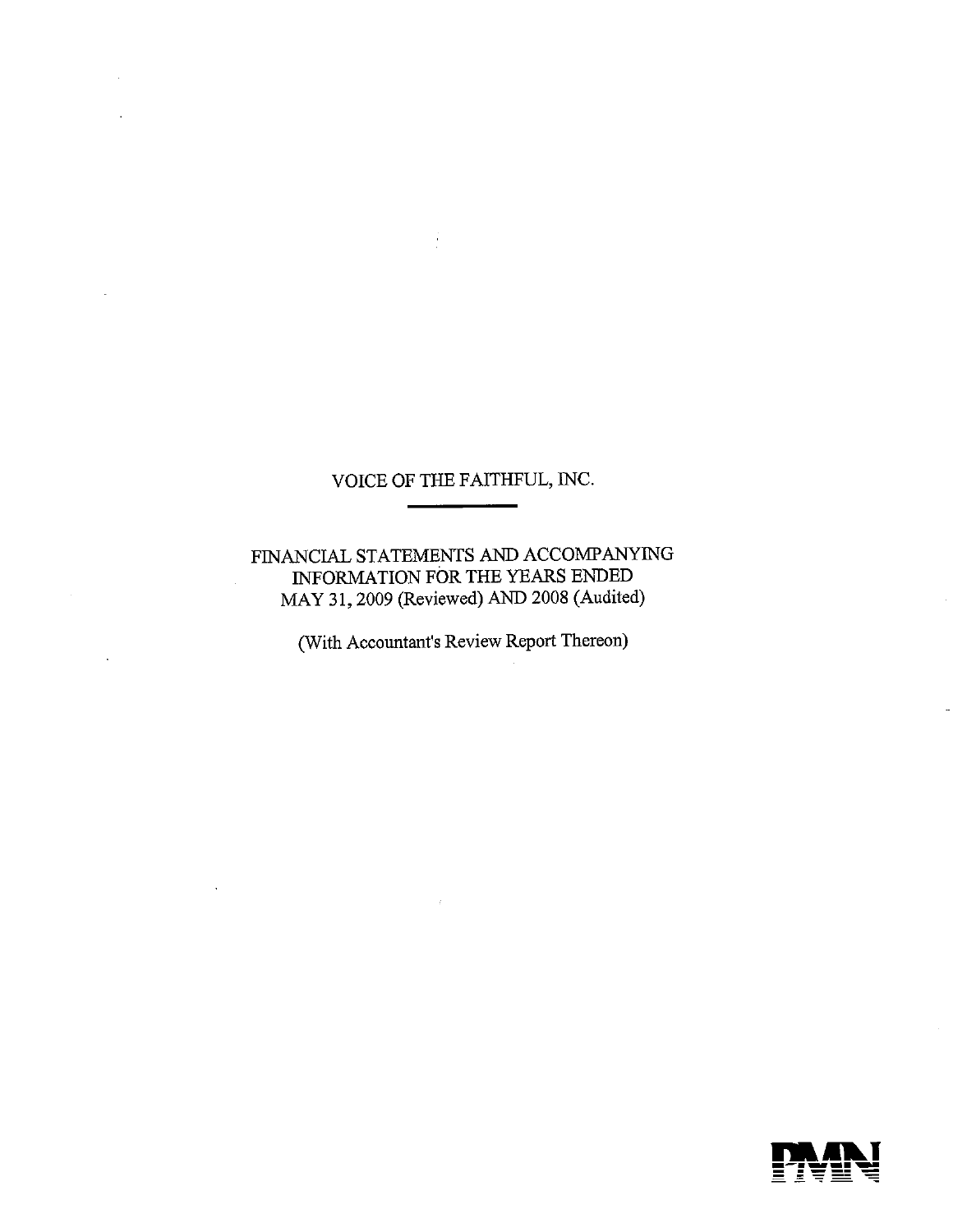# TABLE OF CONTENTS

|                                                                 | Page    |  |
|-----------------------------------------------------------------|---------|--|
| ACCOUNTANTS REVIEW REPORT                                       |         |  |
| FINANCIAL STATEMENTS:                                           |         |  |
| <b>Statements of Financial Position</b>                         | 2       |  |
| <b>Statements of Activities</b>                                 | 3       |  |
| <b>Statements of Cash Flows</b>                                 | 4       |  |
| Notes to Financial Statements                                   | $5 - 9$ |  |
| ACCOMPANYING INFORMATION:                                       |         |  |
| Schedule of Functional Expenses for the Year Ended May 31, 2009 | 11      |  |



 $\epsilon$ 

 $\mathbf{v}$ 

 $\bar{z}$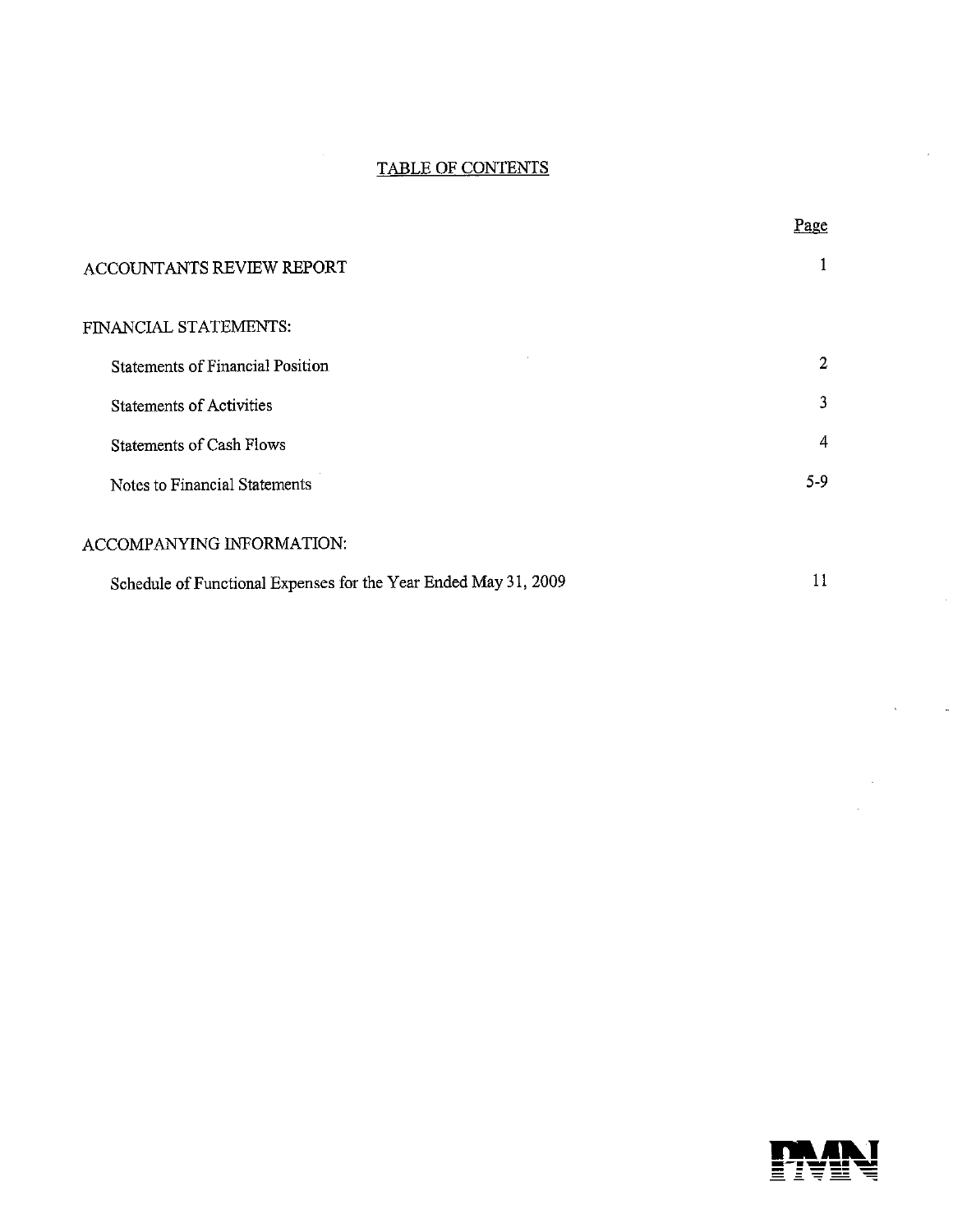

# **ACCOUNTANTS REVIEW REPORT**

To the Board of Trustees Voice of the Faithful, Inc. Needham, Massachusetts

We have reviewed the accompanying statement of financial position of Voice of the Faithful, Inc. (a not-forprofit organization) as of May 31, 2009, and the related statements of activities and cash flows for the years then ended in accordance with Statements on Standards for Accounting and Review Services issued by the American Institute of Certified Public Accountants. All information included in these fmancial statements is the representation of the management of Voice of the Faithful, Inc.

A review consists principally of inquiries of Organization personnel and analytical procedures applied to financial data. It is substantially less in scope than an audit in accordance with generally accepted auditing standards, the objective of which is the expression of an opinion regarding the fmancial statements taken as <sup>a</sup>whole. Accordingly, we do not express such an opinion.

Our review was made for the purpose of expressing limited assurance that there are no material modifications that should be made to the financial statements in order for them to be in conformity with generally accepted accounting principles. The accompanying information for the year ended May 31, 2009 included on page 11 is presented only for supplementary analysis purposes. Such information has been subjected to the inquiry and analytical procedures applied in the review of the basic financial statements, and we are not aware of any material modifications that should be made thereto.

The financial statements for the year ended May 31, 2008, were audited by us, and we expressed an unqualified opinion on them in our report dated December 3, 2008, but we have not performed any auditing procedures since that date.

Varent, McLaughlin + Nangle

Certified Public Accountants, Inc.

February 10, 2010

Parent, McLaughlin & Nangle Certified Public Accountants, inc.

Boston, MA 02110-1713 Fax No. 617/423-3955

160 Federal Street 100 Cummings Center 6171426-9440 Beverly, MA 01915-6106 Fax No. 978/927-3428

Forest Ridge Office Park, Bldg #1 Raynham, MA 02767<br>Billerica, MA 01862-2105<br>508/880-4955-107 Billerica, MA 01862-2105 Fax No. 978/663-5151

85 Rangeway Road Ten Commerce Way<br>Ridge Office Park, Bldg #1 Raynham, MA 02767-1071 978/663-9750 Fax No. 508/823.6976

www.pmn.com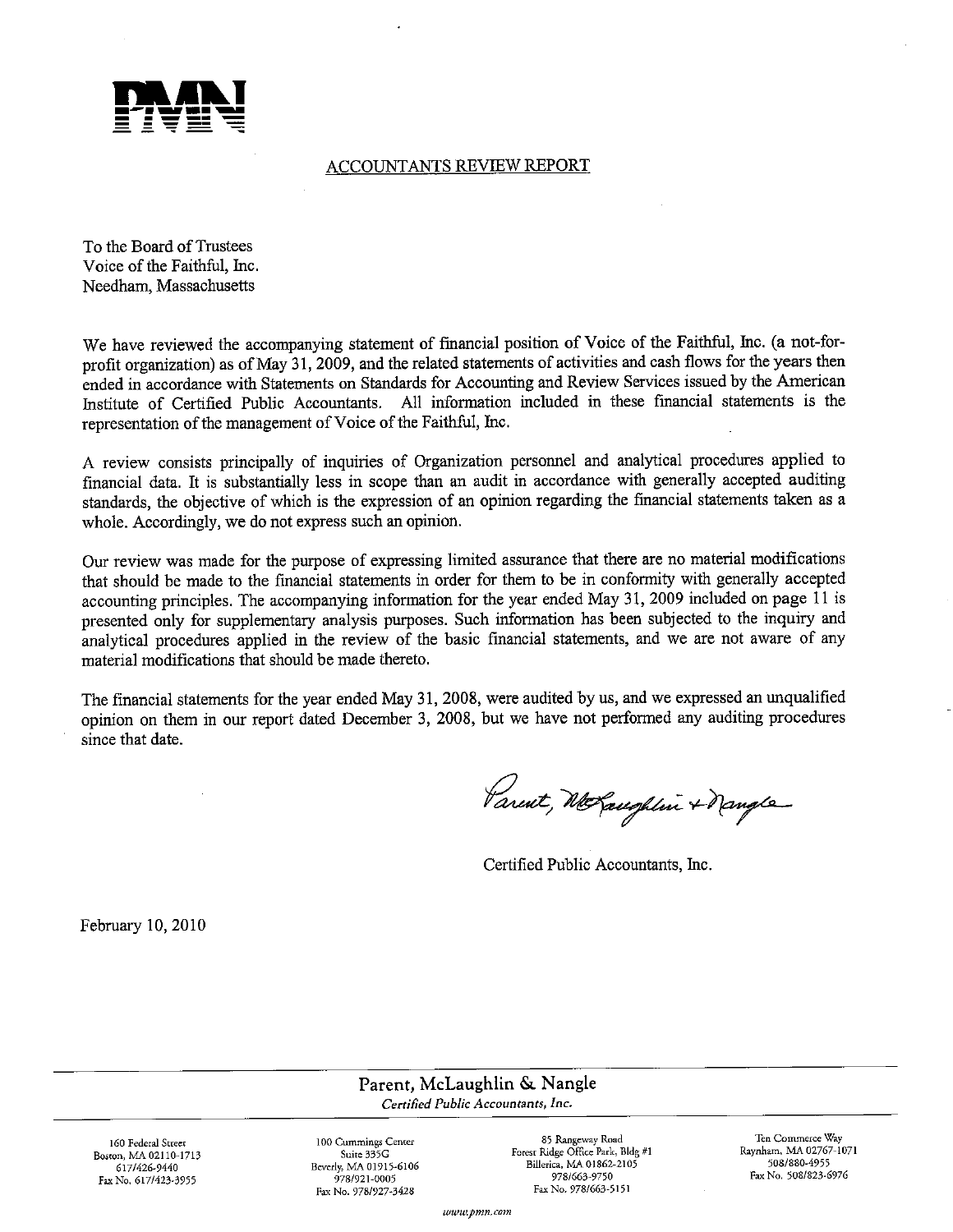# STATEMENTS OF FINANCIAL POSITION

|                                                                                                                                                           |            | May 31                               |                                    |
|-----------------------------------------------------------------------------------------------------------------------------------------------------------|------------|--------------------------------------|------------------------------------|
|                                                                                                                                                           | 2009       |                                      | 2008                               |
|                                                                                                                                                           | (Reviewed) |                                      | (Audited)                          |
| <b>ASSETS</b>                                                                                                                                             |            |                                      |                                    |
| Current assets:<br>Cash and cash equivalents<br>Investments, at fair value<br>Unconditional promises to give<br>Prepaid expenses and other current assets | \$         | 15,539<br>S<br>32<br>7,143<br>15,166 | 66,096<br>2,367<br>9,286<br>18,755 |
| Total current assets                                                                                                                                      |            | 37,880                               | 96,504                             |
| Equipment, net                                                                                                                                            |            | 12,052                               | 11,569                             |
| Intangible assets, net                                                                                                                                    |            | 4,113                                | 4,497                              |
| Total assets                                                                                                                                              | S          | \$<br>54,045                         | 112,570                            |
| LIABILITIES AND NET <u>ASSETS</u>                                                                                                                         |            |                                      |                                    |
| Current liabilities:<br>Accounts payable<br>Accrued expenses and other current liabilities                                                                | \$         | S<br>6,148<br>23,776                 | 11,997<br>24,805                   |
| Total current liabilities                                                                                                                                 |            | 29,924                               | 36,802                             |
| Net assets:<br>Unrestricted<br>Temporarily restricted                                                                                                     |            | 17,655<br>6,466                      | 66,829<br>8,939                    |
| Total net assets                                                                                                                                          |            | 24,121                               | 75,768                             |
| Total liabilities and net assets                                                                                                                          | S          | S<br>54,045                          | 112,570                            |

See accountant's review report and notes to financial statements.

 $\mathbb{Z}^2$ 



 $\bar{z}$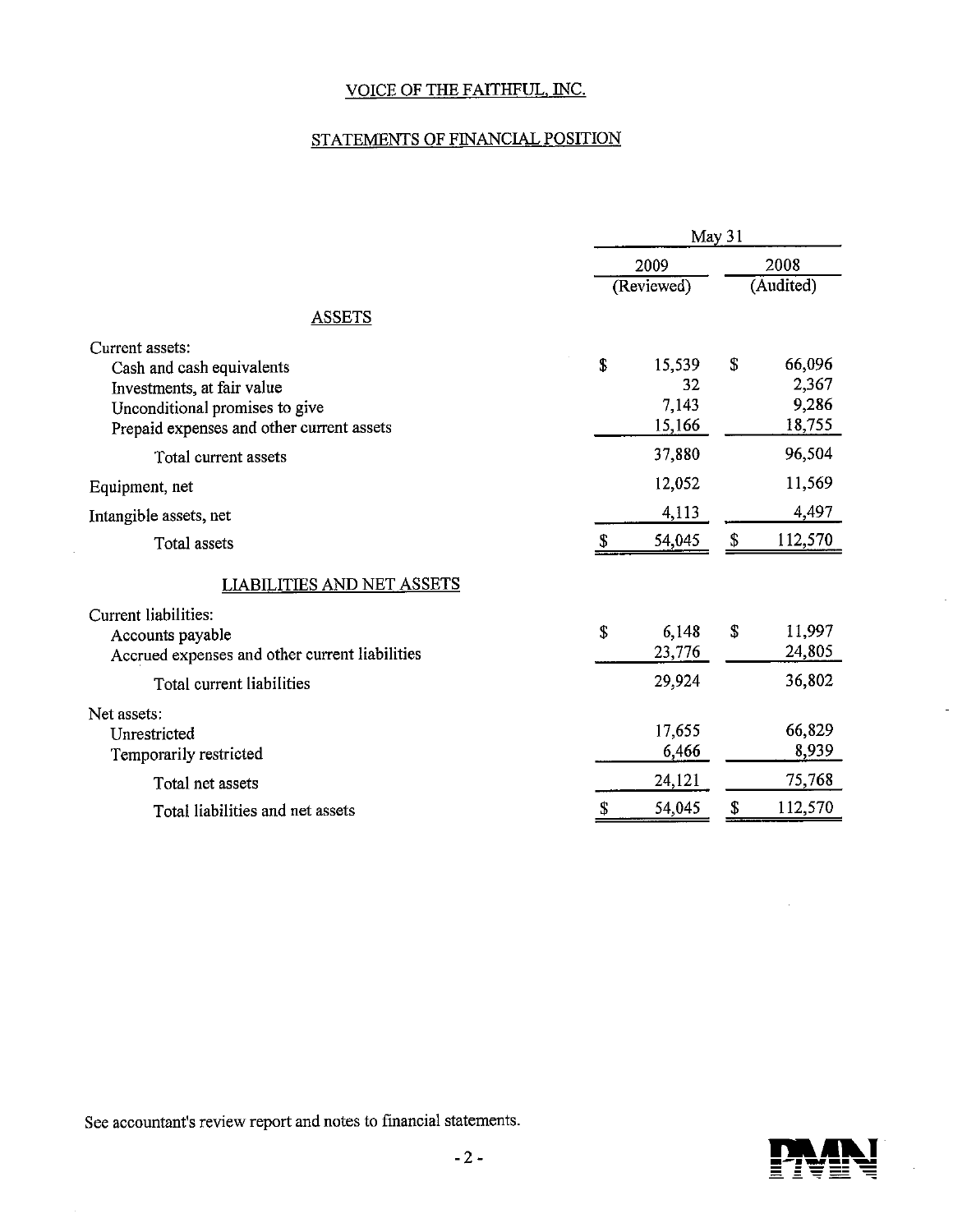VOICE OF THE FAITHFUL, INC. VOICE OF ThE FAITHFUL INC.

 $\hat{\boldsymbol{\beta}}$ 

# STATEMENTS OF ACTIVITIES STATEMENTS OF ACTIVITIES

# YEARS ENDED MAY 31, 2009 (Reviewed) AND 2008 (Audited) YEARS ENDED MAY 31 2009 (Reviewed)AND 2008 (Audited)

|                                       |    |                        |   | 2009 (Reviewed)           |     |          |      |                          |   | 2008 (Audited)            |    |                          |
|---------------------------------------|----|------------------------|---|---------------------------|-----|----------|------|--------------------------|---|---------------------------|----|--------------------------|
|                                       |    | Unrestricted           |   | Temporarily<br>Restricted |     | Total    |      | Unrestricted             |   | Temporarily<br>Restricted |    | Total                    |
| REVENUE:                              |    |                        |   |                           |     |          |      |                          |   |                           |    |                          |
| Contributions                         | မာ | 432,488                | ⊷ | 6,166                     | GA, | 438,654  | မာ   | 623,517                  | ⊷ | 8,639                     | Ð  | 632,156                  |
| Donated services                      |    | ,742                   |   |                           |     | 6,742    |      | 17,233                   |   |                           |    | 17,233                   |
| <b>Book</b> sales                     |    |                        |   |                           |     |          |      | 1,267                    |   |                           |    | 1,267                    |
| Convention                            |    |                        |   |                           |     |          |      |                          |   |                           |    |                          |
| Other                                 |    | 848                    |   |                           |     | 1,848    |      | 46,006<br>1,015<br>1,118 |   |                           |    | 46,006<br>1,015<br>1,118 |
| Interest income                       |    | 359                    |   |                           |     | 359      |      |                          |   |                           |    |                          |
| Net realized and unrealized loss      |    |                        |   |                           |     |          |      |                          |   |                           |    |                          |
| on investments                        |    | (962)                  |   |                           |     | (962)    |      |                          |   |                           |    | (456)                    |
| Net assets released from restrictions |    | 8,639                  |   | (8,639)                   |     |          |      | $(456)$<br>$3.011$       |   | (3,011)                   |    |                          |
| Total revenue                         |    | 449,114                |   | (2, 473)                  |     | 446,641  |      | 692,711                  |   | 5.628                     |    | 698,339                  |
| EXPENSES:                             |    |                        |   |                           |     |          |      |                          |   |                           |    |                          |
| Program services                      |    | .743<br>235            |   |                           |     | 235,743  |      | 376,606                  |   |                           |    | 376,606                  |
| Fundraising                           |    | 132,220                |   |                           |     | 132,220  |      | 185,809                  |   |                           |    | 185,809                  |
| Management and general                |    | 1325<br>$\frac{50}{2}$ |   |                           |     | 130,325  |      | 144,271                  |   |                           |    | 144,271                  |
| Total expenses                        |    | 498,288                |   |                           |     | 498,288  |      | 706,686                  |   |                           |    | 706,686                  |
| CHANGE IN NET ASSETS                  |    | (49,174)               |   | (2, 473)                  |     | (51,647) |      | (13,975)                 |   | 5,628                     |    | (8,347)                  |
| NET ASSETS, beginning of year         |    | 66,829                 |   | 8,939                     |     | 75,768   |      | 80,804                   |   | 3,311                     |    | 84,115                   |
| NET ASSETS, end of year               |    | 17,655                 | ↔ | 6,466                     | œ   | 24,121   | 6A I | 66,829                   |   | 8,939                     | မျ | 75,768                   |
|                                       |    |                        |   |                           |     |          |      |                          |   |                           |    |                          |

See accountant's review report and notes to financial statements. See accountant's review report and notes to financial statements.



 $\frac{1}{\sqrt{2}}$ 

-3

 $\ddot{\phantom{a}}$ 

 $\ddot{\phantom{0}}$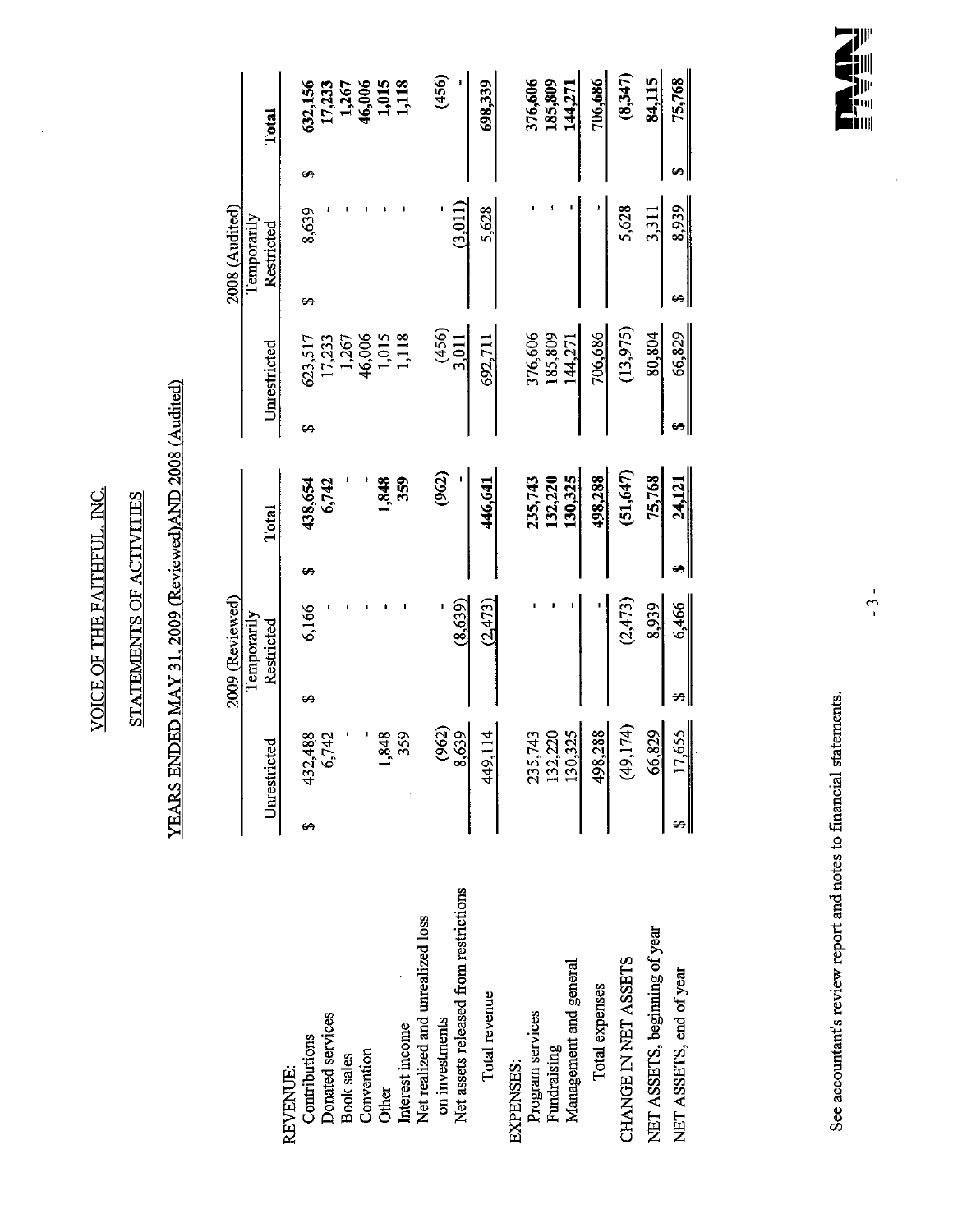# STATEMENTS OF CASH FLOWS

 $\sim$ 

 $\bar{\mathcal{A}}$ 

|                                                                    |               | Year Ended May 31 |                |
|--------------------------------------------------------------------|---------------|-------------------|----------------|
|                                                                    |               | 2009              | 2008           |
|                                                                    |               | (Reviewed)        | (Audited)      |
| CASH FLOWS FROM OPERATING ACTIVITIES:                              |               |                   |                |
| Change in net assets                                               | S             | (51, 647)         | \$<br>(8, 347) |
| Adjustments to reconcile change in net assets to net cash          |               |                   |                |
| used by operating activities:                                      |               | 4,384             | 5,292          |
| Depreciation and amortization                                      |               |                   | (2,783)        |
| Donations of investment securities                                 |               | (1,015)<br>962    | 456            |
| Net realized and unrealized loss on investments                    |               |                   | (40)           |
| Reinvested interest income                                         |               |                   |                |
| (Increase) decrease in assets:                                     |               | 2,143             | (9,286)        |
| Unconditional promises to give                                     |               | 3,589             | (1, 922)       |
| Prepaid expenses and other current assets                          |               |                   |                |
| Increase (decrease) in liabilities:                                |               | (5, 849)          | (40, 423)      |
| Accounts payable<br>Accrued expenses and other current liabilities |               | (1,029)           | (14, 458)      |
|                                                                    |               |                   |                |
| Total adjustments                                                  |               | 3,185             | (63, 164)      |
| Net cash used by operating activities                              |               | (48, 462)         | (71, 511)      |
| CASH FLOWS FROM INVESTING ACTIVITIES:                              |               |                   |                |
| Proceeds from the sales of investments                             |               | 2,388             |                |
| Purchases of equipment                                             |               | (4, 483)          | (9,315)        |
| Net cash used by investing activities                              |               | (2,095)           | (9,315)        |
| NET DECREASE IN CASH AND CASH EQUIVALENTS                          |               | (50, 557)         | (80, 826)      |
| CASH AND CASH EQUIVALENTS, beginning of year                       |               | 66,096            | 146,922        |
| CASH AND CASH EQUIVALENTS, end of year                             | <sup>\$</sup> | 15,539            | \$<br>66,096   |
|                                                                    |               |                   |                |
| SUPPLEMENTAL DISCLOSURE:                                           |               |                   |                |
| Donations of investment securities                                 | S             | 1,015             | \$<br>2,783    |
|                                                                    |               |                   |                |

See accountant's review report and notes to financial statements.



 $\mathcal{A}^{\pm}$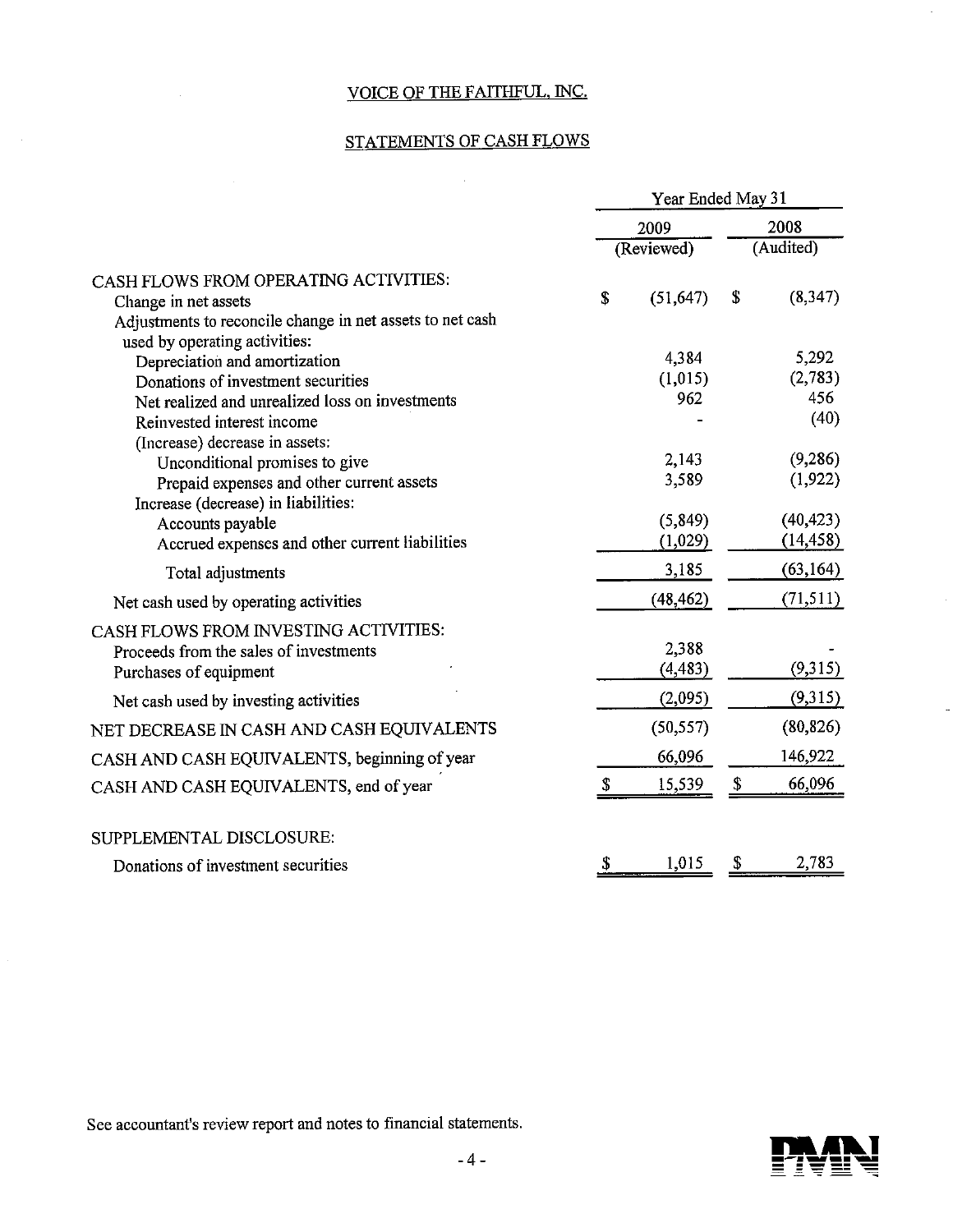#### NOTES TO FINANCIAL STATEMENTS

# YEARS ENDED MAY 31, 2009 (Reviewed) AND 2008 (Audited)

#### A. Organization:

 $\lambda$ 

Voice of the Faithful, Inc. (the Organization) is a not-for-profit organization formed in response to the clergy sexual abuse crisis. The Organization's mission is to provide a prayerful voice, attentive to the Spirit, through which the Faithful can actively participate in the governance and guidance of the Catholic Church. The Organization seeks to: support survivors of clergy sexual abuse; support priests of integrity; and shape structural change within the Church. The Organization was incorporated on June 26, 2002 and was approved as a 501(c)(3) organization by the Internal Revenue Service. The major sources of funding come from individual contributors sharing the concerns of the Organization.

#### B. Summary of Significant Accounting Policies:

#### Basis of accounting:

The Organization prepares its financial statements in accordance with generally accepted accounting principles. This basis of accounting involves the application of accrual accounting; consequently, revenues and gains are recognized when earned, and expenses and losses are recognized when incurred.

#### Contributions:

Contributions received are recorded as unrestricted, temporarily restricted or permanently restricted support, depending on the existence or absence of donor-imposed restrictions.

Contributions which are restricted for use whose restrictions are met in the same reporting period are reflected as unrestricted revenue.

#### Basis of presentation:

Financial statement presentation follows the recommendations of the Financial Accounting Standards (SFAS) No. 117, Financial Statements of Not-for-Profit Organizations. Under SFAS No. 117, the Organization is required to report information regarding its financial position and activities according to three classes of net assets: unrestricted net assets, temporarily restricted net assets, and permanently restricted net assets. The Organization has no permanently restricted net assets.

#### Use of estimates:

The preparation of financial statements in conformity with generally accepted accounting principles requires management to make estimates and assumptions that affect the reported amounts of assets and liabilities and disclosure of contingent assets and liabilities at the date of the financial statements, and the reported amounts of revenues and expenses during the reporting period. Actual results could differ from those estimates.

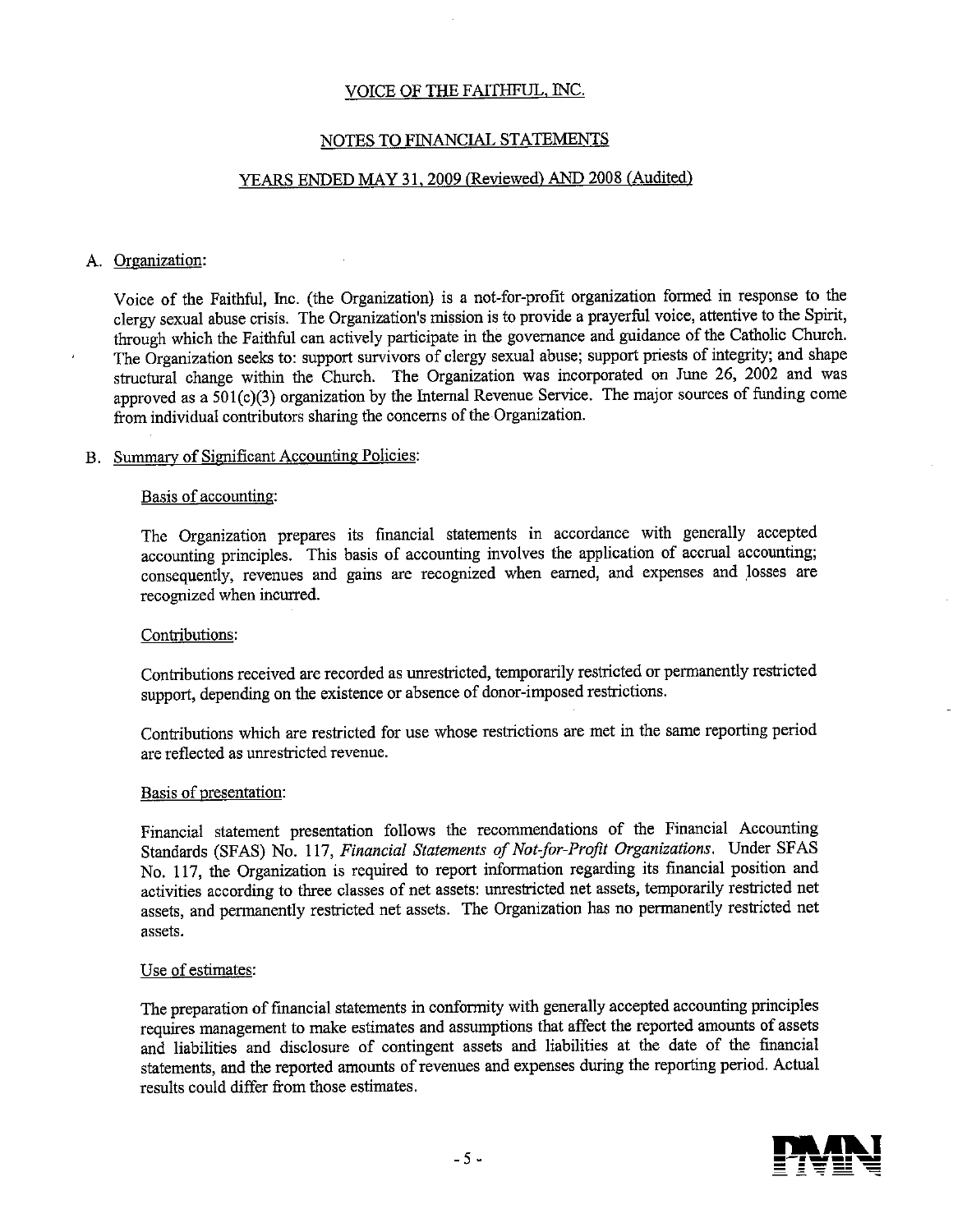#### NOTES TO FINANCIAL STATEMENTS

#### YEARS ENDED MAY 31, 2009 (Reviewed) AND 2008 (Audited)

(continued)

#### B. Summary of Significant Accounting Policies - (continued):

#### Unconditional promises to give:

Unconditional promises to give that are expected to be collected within one year are recorded at their net realizable value. Unconditional promises to give that are expected to be collected in future years are recorded at the present value of estimated future cash flows. The discounts on those amounts are computed at an appropriate discount rate commensurate with the risks involved. Amortization of the discount is included in contribution revenue. All unconditional promises to give are considered to be current as of May 31, 2009.

#### Statements of cash flows:

The Organization considers money market mutual funds to be cash equivalents for the purposes of the statements of cash flows.

#### Investments:

Investments are stated at fair value. Net realized and unrealized gains and losses are reflected in the accompanying statements of activities. Investment income is accrued as earned.

#### Equipment:

Equipment is recorded at cost or if donated, at fair value at the time of donation. Depreciation is provided using the straight-line method over the estimated useful lives of the respective assets. Purchases are determined to be capital assets based upon the Organization's policy of capitalizing assets acquired at a cost exceeding \$500. Those items that are not capitalized are immediately expensed.

#### Intangible assets:

Intangible assets represent trademark costs and website and database development costs. Trademark costs are amortized using the straight-line method over seventeen years. Website and database development costs are amortized using the straight-line method over three years.

#### Income taxes:

The Organization has been determined to be a tax-exempt, not-for-profit organization under Section  $501(c)(3)$  of the Internal Revenue Code (the Code) whereby only unrelated business income, as defined by Section 512(a)(l) of the code, is subject to federal income tax.

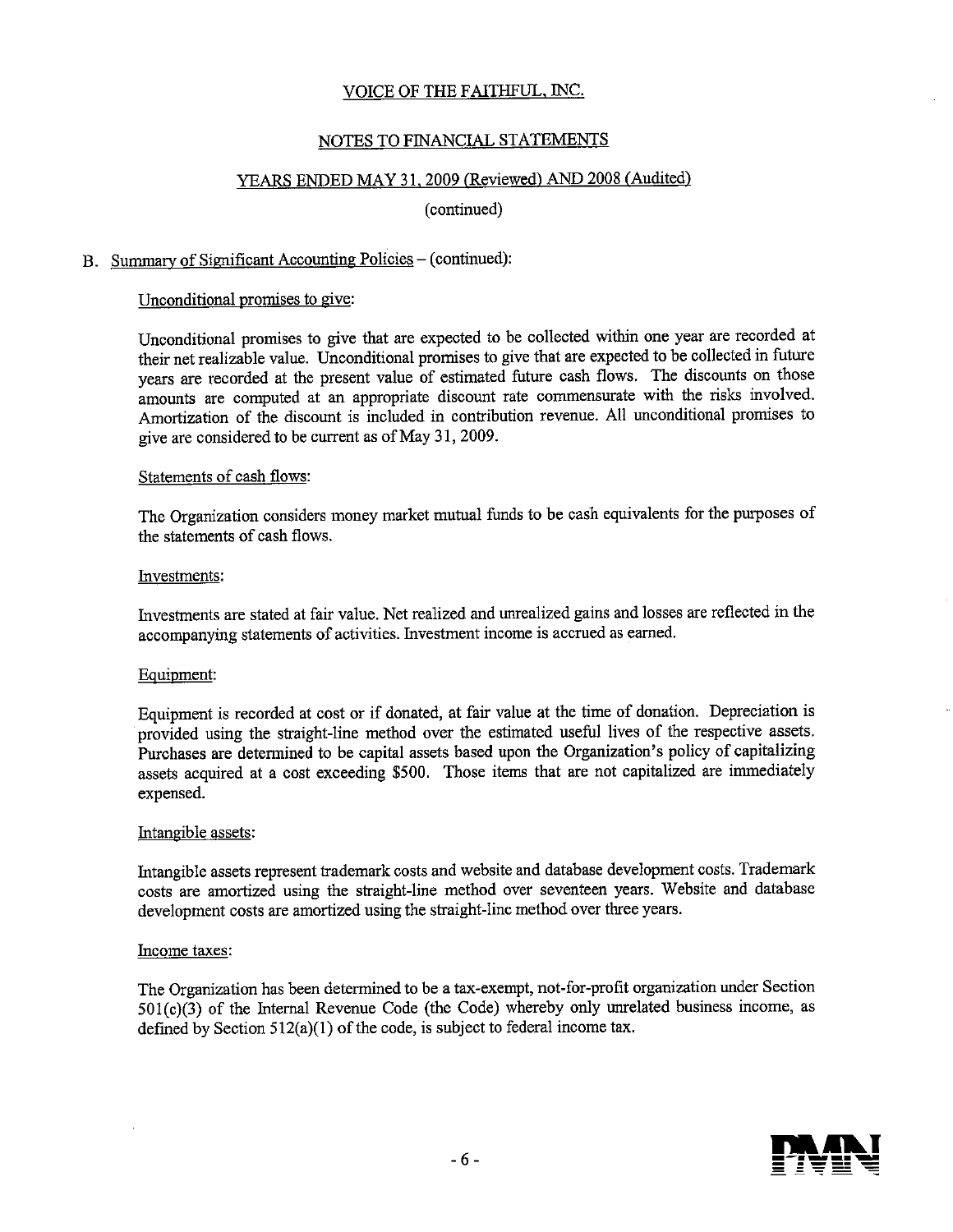#### NOTES TO FINANCIAL STATEMENTS

# YEARS ENDED MAY 31. 2009 (Reviewed) AND 2008 (Audited)

(continued)

# B. Summary of Significant Accounting Policies - (continued):

Income taxes - (continued):

The Organization is subject to the provisions of FASB Interpretation No. 48, Accounting for Uncertainty in Income Taxes (FIN 48). The FASB has deferred the effective date of FIN 48 for non-public enterprises, to the annual financial statements for fiscal years beginning after December 15, 2008. FIN 48 sets forth a minimum threshold for financial statement recognition of the benefit or liability of a tax position taken or expected to be taken in a tax return. The Organization's policy is to analyze and evaluate its tax positions for all open tax years. The Organization has elected to defer the application of FIN 48 as permitted.

#### Donated investments, equipment, and services:

Donations of investments and equipment are recorded as revenues at their estimated fair value at the date of donation. Donated services are recorded as revenues and expenses at fair market value when determinable, otherwise at values indicated by the donor.

Other donated services, such as those provided by the Organization's volunteers, have not been reflected in the financial statements either because the services do not require a specialized skill or because no objective basis is available to measure the value of such services.

#### Reclassifications:

Reclassifications have been made to the prior year financial statements whenever necessary to conform with the current year presentation.

#### C. Investments:

Investments amounting to \$32 are carried at fair value and consisted of money market funds at May 31, 2009.

#### D. Equipment:

Equipment consisted of the following at May 31, 2009 and 2008:

|                                                             | 2008<br>2009<br>(Audited)<br>(Reviewed)        |
|-------------------------------------------------------------|------------------------------------------------|
| Computers and software<br>Furniture, fixtures and equipment | 55,208<br>55,208<br>\$<br>\$<br>3,034<br>7,518 |
|                                                             | 58,242<br>62,726                               |
| Less: Accumulated depreciation                              | (46, 673)<br>(50, 674)                         |
|                                                             | 11,569<br>12,052                               |
| $-7-$                                                       |                                                |

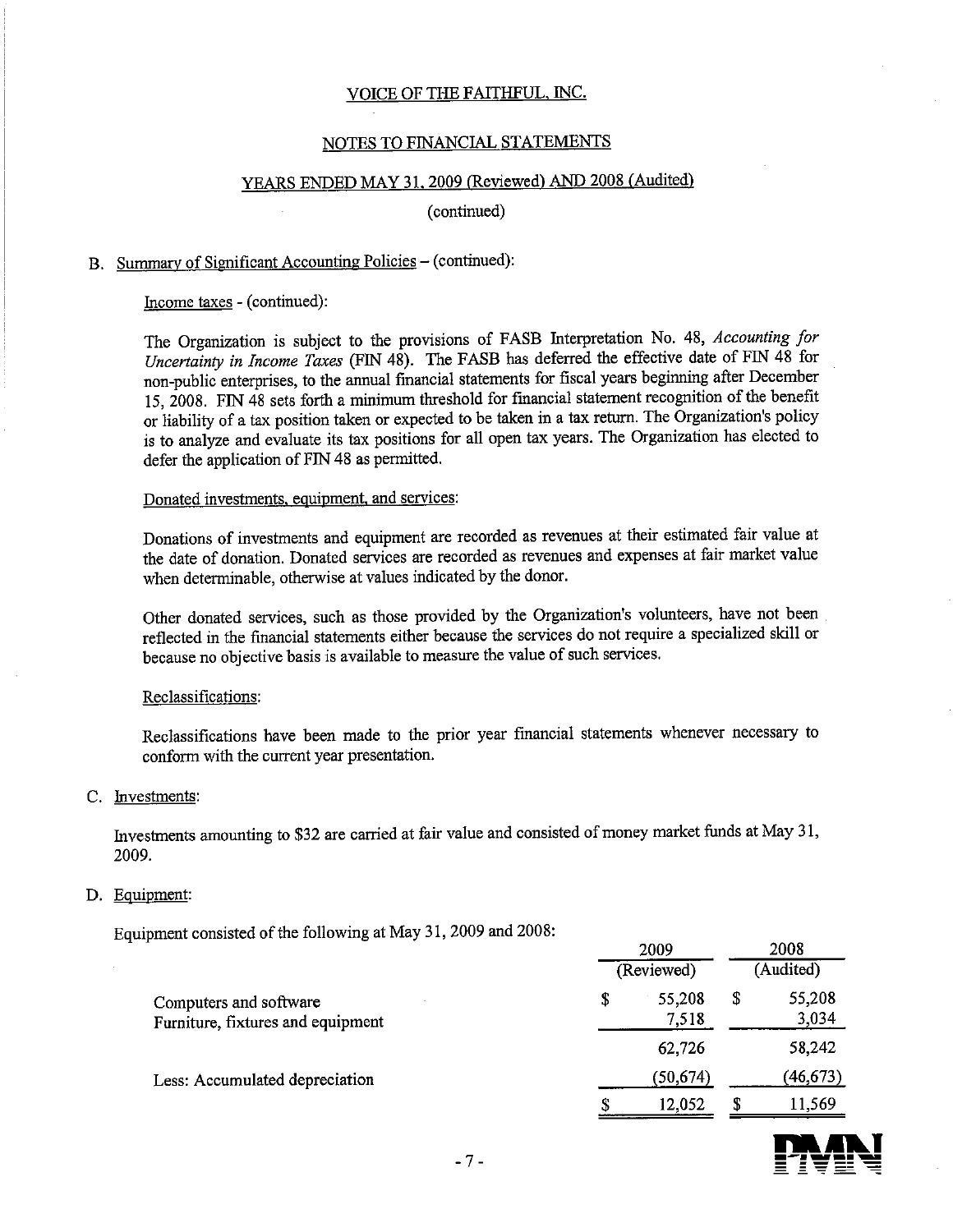#### NOTES TO FINANCIAL STATEMENTS

#### YEARS ENDED MAY 31. 2009 (Reviewed) AND 2008 (Audited)

(continued)

#### E. Intangible Assets:

Intangible assets consisted of the following at May 31, 2009 and 2008:

|                                               | 2009<br>(Reviewed)    |   |                 |
|-----------------------------------------------|-----------------------|---|-----------------|
| Website and database development<br>Trademark | \$<br>38,212<br>6,550 | S | 38,212<br>6,550 |
|                                               | 44,762                |   | 44,762          |
| Less: Accumulated amortization                | (40,649)              |   | (40, 265)       |
|                                               | \$<br>4,113           | S | 4,497           |

#### F. Donated Services:

During the year ended May 31, 2009, the Organization received donations of \$6,742 of travel expenses from trustees and other affiliated individuals that attended its various meetings. During the year ended May 31, 2008, the Organization received donations of \$14,975 of travel expenses from trustees and other affiliated individuals that attended its various meetings and convention, and miscellaneous donated services relating to the convention amounting to \$2,258. Total donated services, valued at \$6,742 and \$17,233, are reported as donated services and program services expenses in the accompanying financial statements for the years ended May 31, 2009 and 2008, respectively.

#### G. Restrictions on Net Assets:

Temporarily restricted net assets at May 31, 2009 and 2008, are available for the following purposes:

|                                                                      |    | 2009         | 2008                           |
|----------------------------------------------------------------------|----|--------------|--------------------------------|
|                                                                      |    | (Reviewed)   | (Audited)                      |
| Support Priests of Integrity<br>American Catholic Council            | \$ | 200<br>5,966 | \$<br>$\overline{\phantom{0}}$ |
| <b>Survivor Support Working Group</b><br>Papal U.S. visit activities |    | 300          | 300<br>5,146                   |
| New York Times advertisement                                         |    |              | 3,493                          |
|                                                                      | c  | 6.466        | 8,939                          |

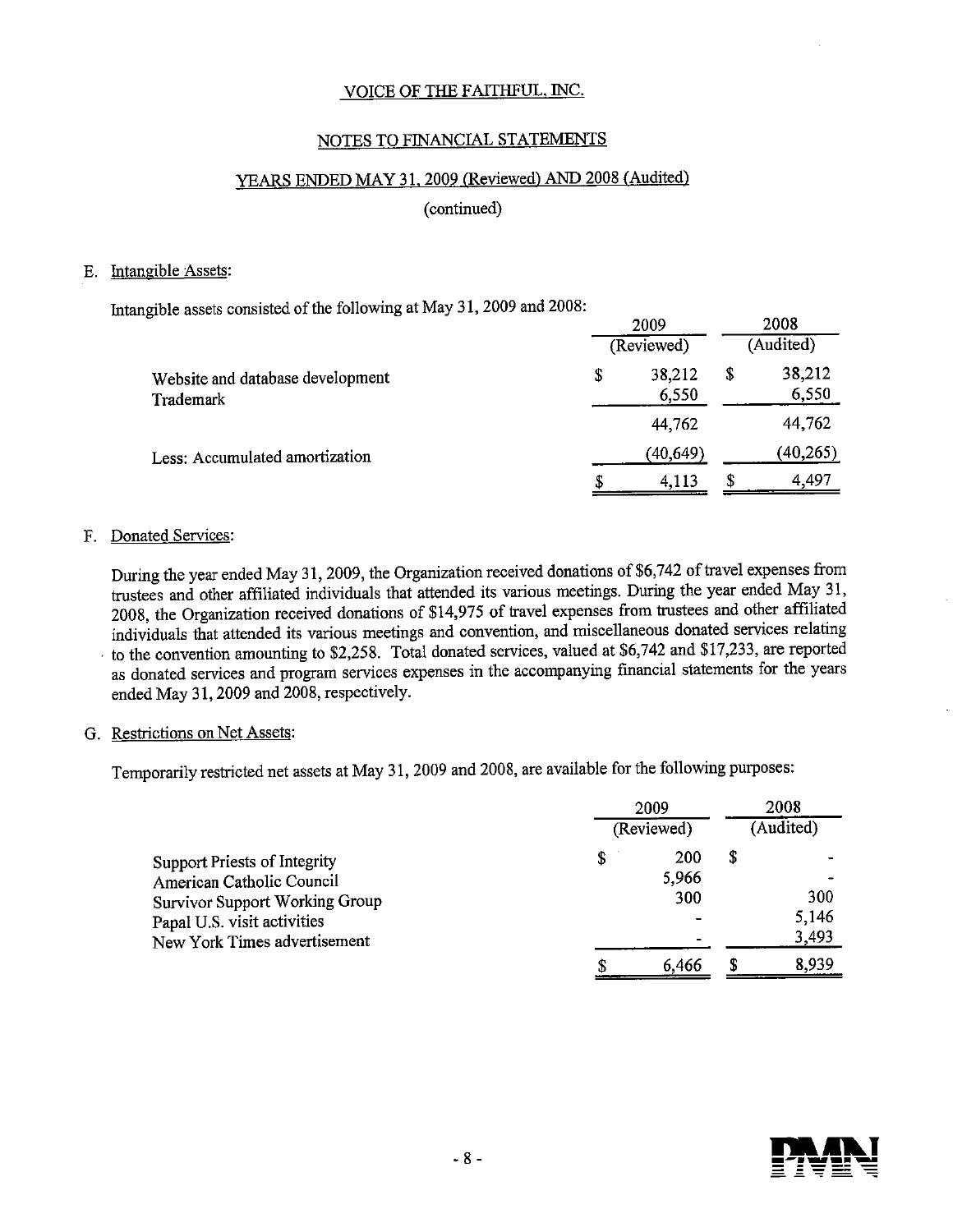# NOTES TO FINANCIAL STATEMENTS

# YEARS ENDED MAY 31. 2009 (Reviewed) AND 2008 (Audited)

#### (continued)

#### H. Functional Allocation of Expenses:

The costs of providing the various programs and activities have been summarized on a functional basis in the statements of activities. Accordingly, certain costs have been allocated among the programs and supporting services benefited.

#### Subsequent Events: I.

In response to economic conditions and concerns about its financial position, the Organization conducted an emergency financial appeal beginning during July, 2009 resulting in more than \$125,000 in contributions.

To remain financially viable in the future, the Organization decided to modify its business plan to raise annual revenue during a meeting of its Board of Trustees on September 22, 2009. Instead of relying exclusively on regular electronic and postal solicitations for contributions, the Organization has adopted a dues structure, which will be supplemented by targeted solicitations.

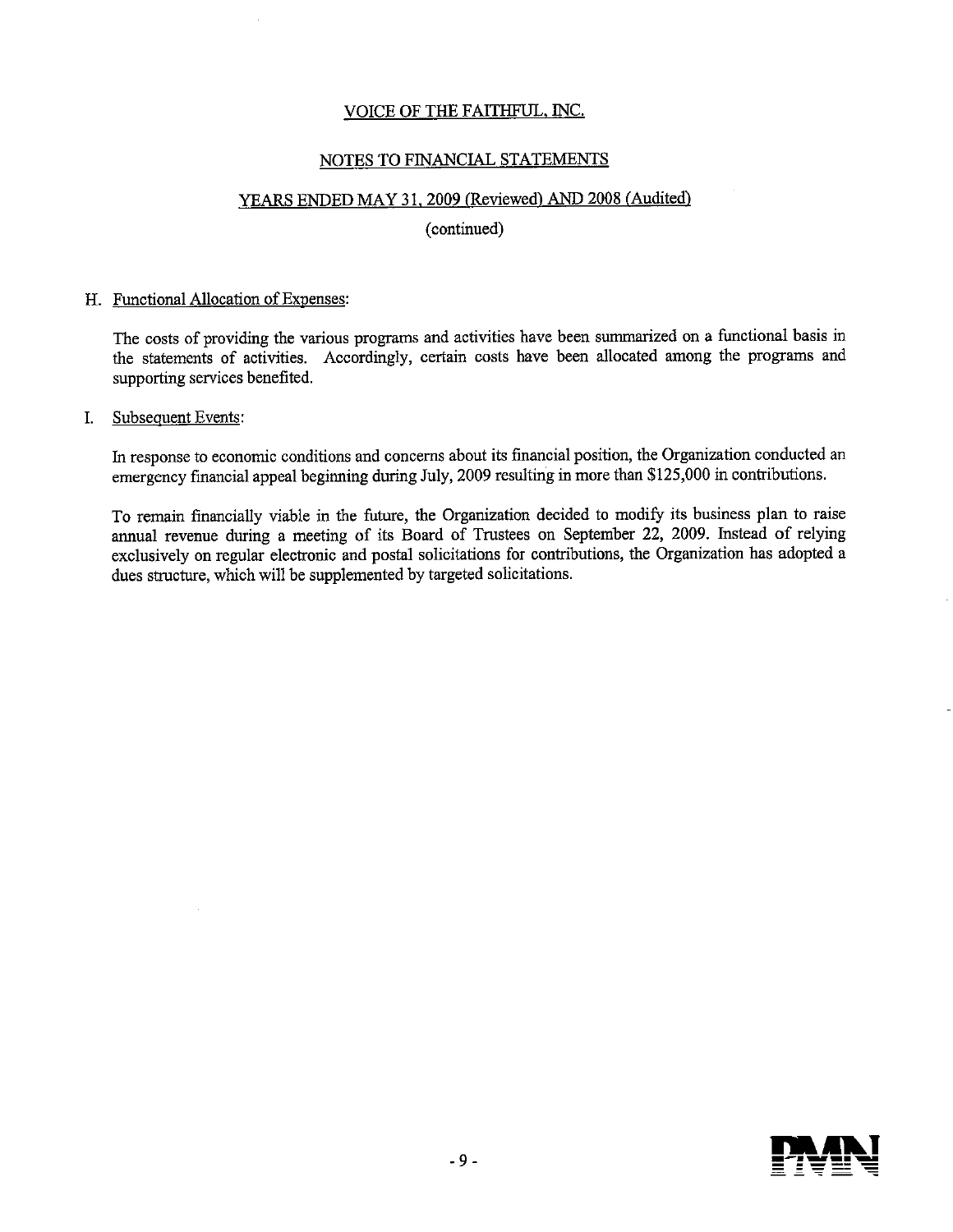# ACCOMPANYING INFORMATION

 $\mathcal{L}^{\text{max}}_{\text{max}}$  and  $\mathcal{L}^{\text{max}}_{\text{max}}$ 

 $\mathcal{L}^{\mathcal{L}}(\mathcal{L}^{\mathcal{L}})$  . The set of  $\mathcal{L}^{\mathcal{L}}(\mathcal{L}^{\mathcal{L}})$ 

 $\mathcal{L}(\mathcal{A})$  and  $\mathcal{L}(\mathcal{A})$ 



 $\hat{\boldsymbol{\cdot}$ 

 $\frac{1}{2}$ 

 $\mathcal{A}^{\text{max}}_{\text{max}}$  and  $\mathcal{A}^{\text{max}}_{\text{max}}$